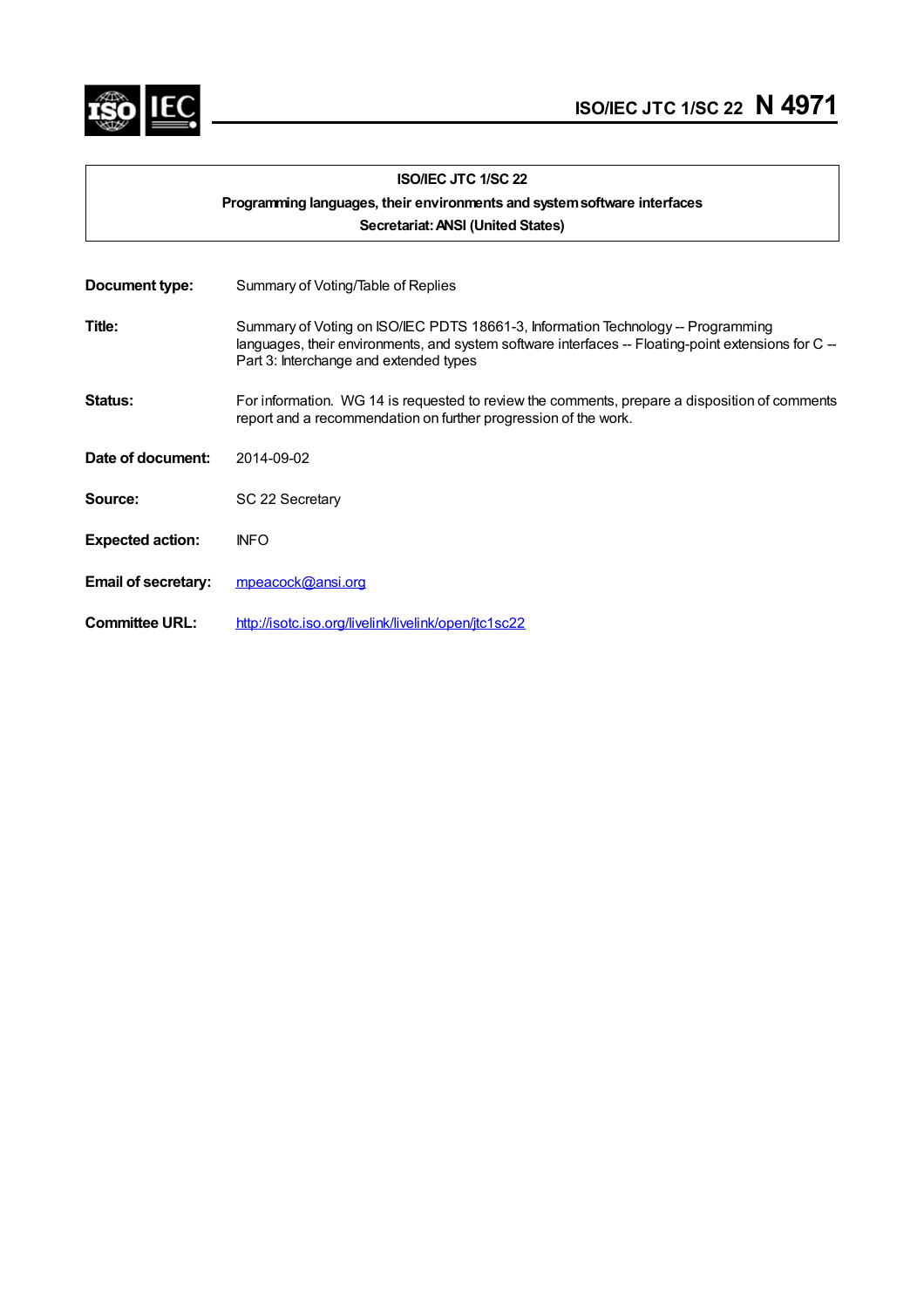# **Result of voting**

| <b>Ballot Information</b> |                                                                                                                                                                                              |
|---------------------------|----------------------------------------------------------------------------------------------------------------------------------------------------------------------------------------------|
| <b>Ballot reference</b>   | ISO/IEC PDTS 18661-3                                                                                                                                                                         |
| <b>Ballot type</b>        | CD                                                                                                                                                                                           |
| <b>Ballot title</b>       | Information Technology -- Programming<br>languages, their environments, and system<br>software interfaces -- Floating-point<br>extensions for C -- Part 3: Interchange and<br>extended types |
| <b>Opening date</b>       | 2014-05-15                                                                                                                                                                                   |
| <b>Closing date</b>       | 2014-08-15                                                                                                                                                                                   |
| <b>Note</b>               |                                                                                                                                                                                              |

### **Member responses:**

| Votes cast (18)        | Austria (ASI)<br>Canada (SCC)<br>China (SAC)<br>Denmark (DS)<br>Finland (SFS)<br>France (AFNOR)<br>Germany (DIN)<br>Italy (UNI)<br>Japan (JISC)<br>Korea, Republic of (KATS)<br>Netherlands (NEN)<br>Portugal (IPQ)<br>Russian Federation (GOST R)<br>Spain (AENOR)<br>Switzerland (SNV)<br>Ukraine (DTR)<br>United Kingdom (BSI)<br>United States (ANSI) |
|------------------------|-----------------------------------------------------------------------------------------------------------------------------------------------------------------------------------------------------------------------------------------------------------------------------------------------------------------------------------------------------------|
| Comments submitted (0) |                                                                                                                                                                                                                                                                                                                                                           |
| Votes not cast (1)     | Kazakhstan (KAZMEMST)                                                                                                                                                                                                                                                                                                                                     |

| Questions:     |                                                                                                                                                                   |
|----------------|-------------------------------------------------------------------------------------------------------------------------------------------------------------------|
| Q <sub>1</sub> | "Do you agree with approval of the CD text?"                                                                                                                      |
| Q.2            | "If you approve the CD text with comments, would you please indicate which type?<br>(General, Technical or Editorial)"                                            |
| Q.3            | "If you disappove the draft, would you please indicate if you accept to change your<br>vote to Approval if the reasons and appropriate changes will be accepted?" |

| Votes by members |  |  |  |
|------------------|--|--|--|
|------------------|--|--|--|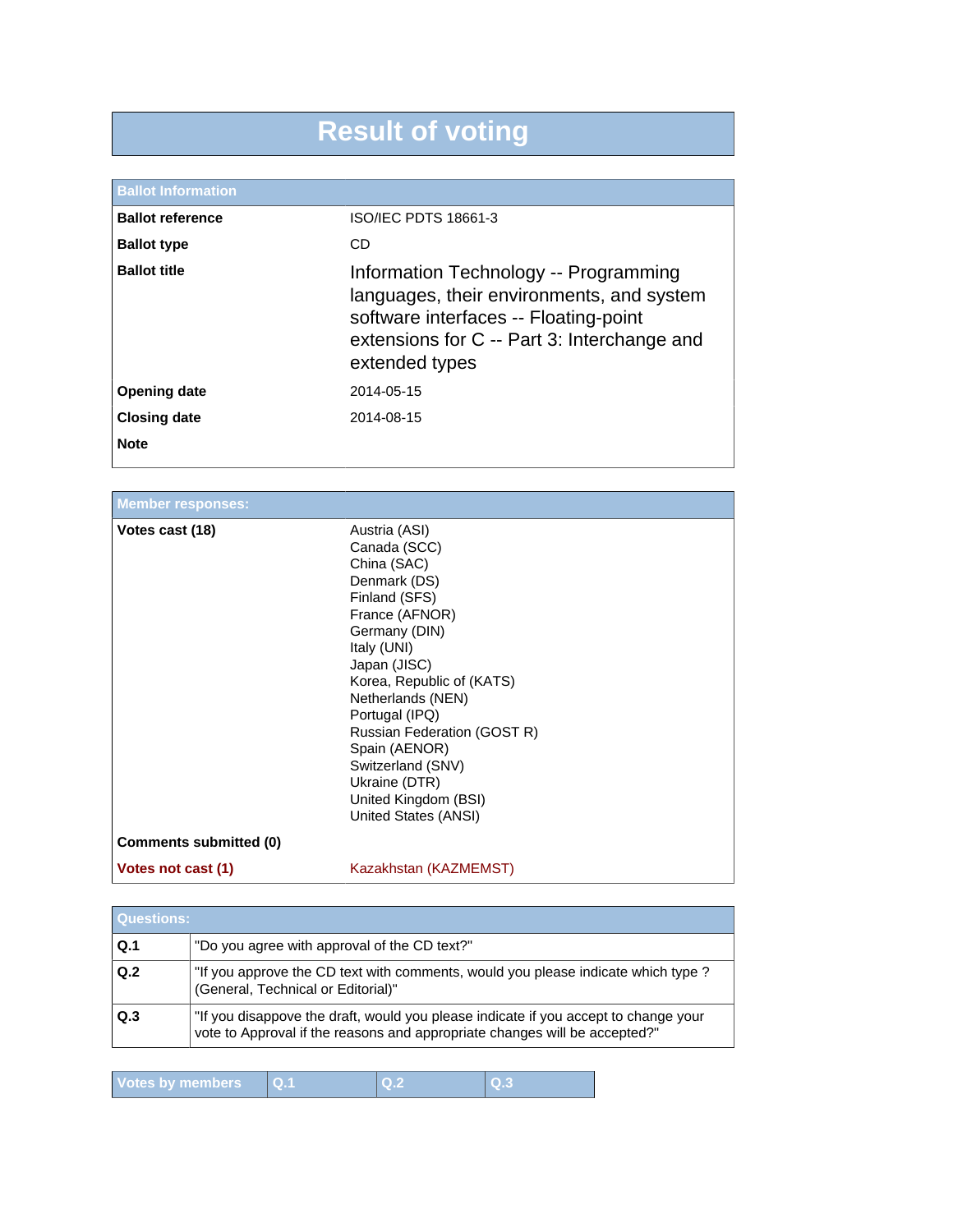| <b>Austria (ASI)</b>                  | Abstention                | Ignore    | Ignore    |
|---------------------------------------|---------------------------|-----------|-----------|
| Canada (SCC)                          | Approval as<br>presented  | Ignore    | lgnore    |
| China (SAC)                           | Approval as<br>presented  | lgnore    | lgnore    |
| Denmark (DS)                          | Approval as<br>presented  | Ignore    | Ignore    |
| <b>Finland (SFS)</b>                  | Abstention                | Ignore    | Ignore    |
| France (AFNOR)                        | Abstention                | Ignore    | Ignore    |
| Germany (DIN)                         | Abstention                | Ignore    | Ignore    |
| Italy (UNI)                           | Approval as<br>presented  | Ignore    | Ignore    |
| Japan (JISC)                          | Approval as<br>presented  | Ignore    | Ignore    |
| Korea, Republic of<br>(KATS)          | Approval as<br>presented  | Technical | <b>No</b> |
| <b>Netherlands (NEN)</b>              | Approval as<br>presented  | Ignore    | Ignore    |
| Portugal (IPQ)                        | Abstention                | Ignore    | Ignore    |
| <b>Russian Federation</b><br>(GOST R) | Approval as<br>presented  | Ignore    | Ignore    |
| Spain (AENOR)                         | Abstention                | Ignore    | Ignore    |
| <b>Switzerland (SNV)</b>              | Abstention                | Ignore    | Ignore    |
| Ukraine (DTR)                         | Approval as<br>presented  | Ignore    | Ignore    |
| <b>United Kingdom (BSI)</b>           | Approval with<br>comments | All       | Ignore    |
| <b>United States (ANSI)</b>           | Approval as<br>presented  | Ignore    | Ignore    |

|     |                                  | Answers to Q.1: "Do you agree with approval of the CD text?"                                                                                                                                                              |
|-----|----------------------------------|---------------------------------------------------------------------------------------------------------------------------------------------------------------------------------------------------------------------------|
| 10x | Approval as<br>presented         | Canada (SCC)<br>China (SAC)<br>Denmark (DS)<br>Italy (UNI)<br>Japan (JISC)<br>Korea, Republic of (KATS)<br><b>Netherlands (NEN)</b><br><b>Russian Federation (GOST R)</b><br>Ukraine (DTR)<br><b>United States (ANSI)</b> |
| 1 x | <b>Approval with</b><br>comments | <b>United Kingdom (BSI)</b>                                                                                                                                                                                               |
| 0 x | Disapproval of the<br>draft      |                                                                                                                                                                                                                           |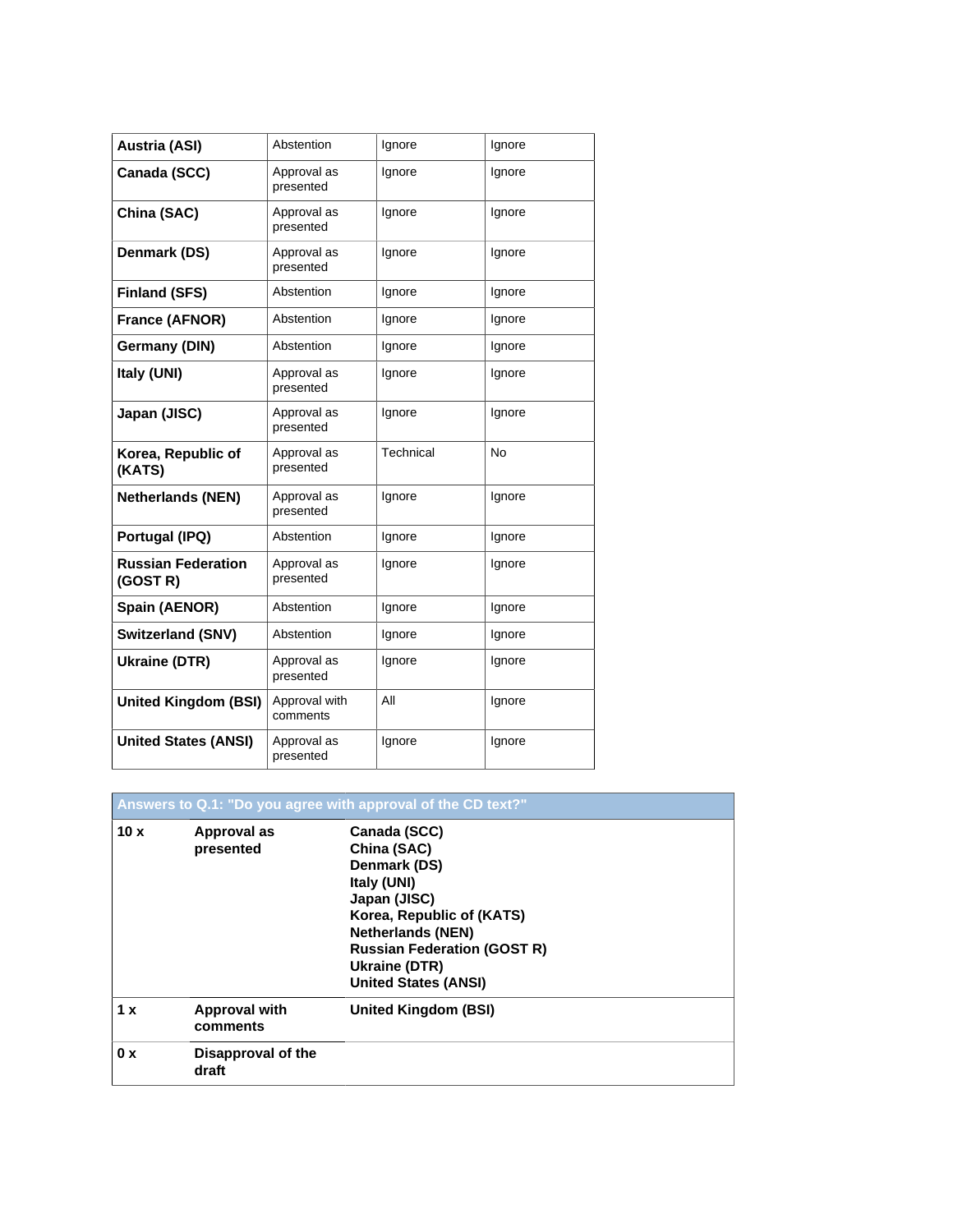| 17x | <b>Abstention</b> | Austria (ASI)<br><b>Finland (SFS)</b> |
|-----|-------------------|---------------------------------------|
|     |                   | France (AFNOR)                        |
|     |                   | Germany (DIN)                         |
|     |                   | Portugal (IPQ)                        |
|     |                   | Spain (AENOR)                         |
|     |                   | <b>Switzerland (SNV)</b>              |

#### **Answers to Q.2: "If you approve the CD text with comments, would you please indicate which type ? (General, Technical or Editorial)"**

| 0 x | General          |                                                                                                                                                                                                                                                                                                                                                |
|-----|------------------|------------------------------------------------------------------------------------------------------------------------------------------------------------------------------------------------------------------------------------------------------------------------------------------------------------------------------------------------|
| 1 x | <b>Technical</b> | Korea, Republic of (KATS)                                                                                                                                                                                                                                                                                                                      |
| 0 x | <b>Editorial</b> |                                                                                                                                                                                                                                                                                                                                                |
| 1 x | All              | <b>United Kingdom (BSI)</b>                                                                                                                                                                                                                                                                                                                    |
| 16x | Ignore           | <b>Austria (ASI)</b><br>Canada (SCC)<br>China (SAC)<br>Denmark (DS)<br><b>Finland (SFS)</b><br>France (AFNOR)<br>Germany (DIN)<br>Italy (UNI)<br>Japan (JISC)<br><b>Netherlands (NEN)</b><br>Portugal (IPQ)<br><b>Russian Federation (GOST R)</b><br>Spain (AENOR)<br><b>Switzerland (SNV)</b><br>Ukraine (DTR)<br><b>United States (ANSI)</b> |

**Answers to Q.3: "If you disappove the draft, would you please indicate if you accept to change your vote to Approval if the reasons and appropriate changes will be accepted?"**

| 0 x | <b>Yes</b> |                                    |  |
|-----|------------|------------------------------------|--|
| 1x  | <b>No</b>  | Korea, Republic of (KATS)          |  |
| 17x | Ignore     | <b>Austria (ASI)</b>               |  |
|     |            | Canada (SCC)                       |  |
|     |            | China (SAC)                        |  |
|     |            | Denmark (DS)                       |  |
|     |            | <b>Finland (SFS)</b>               |  |
|     |            | France (AFNOR)                     |  |
|     |            | Germany (DIN)                      |  |
|     |            | Italy (UNI)                        |  |
|     |            | Japan (JISC)                       |  |
|     |            | <b>Netherlands (NEN)</b>           |  |
|     |            | Portugal (IPQ)                     |  |
|     |            | <b>Russian Federation (GOST R)</b> |  |
|     |            | Spain (AENOR)                      |  |
|     |            | Switzerland (SNV)                  |  |
|     |            | Ukraine (DTR)                      |  |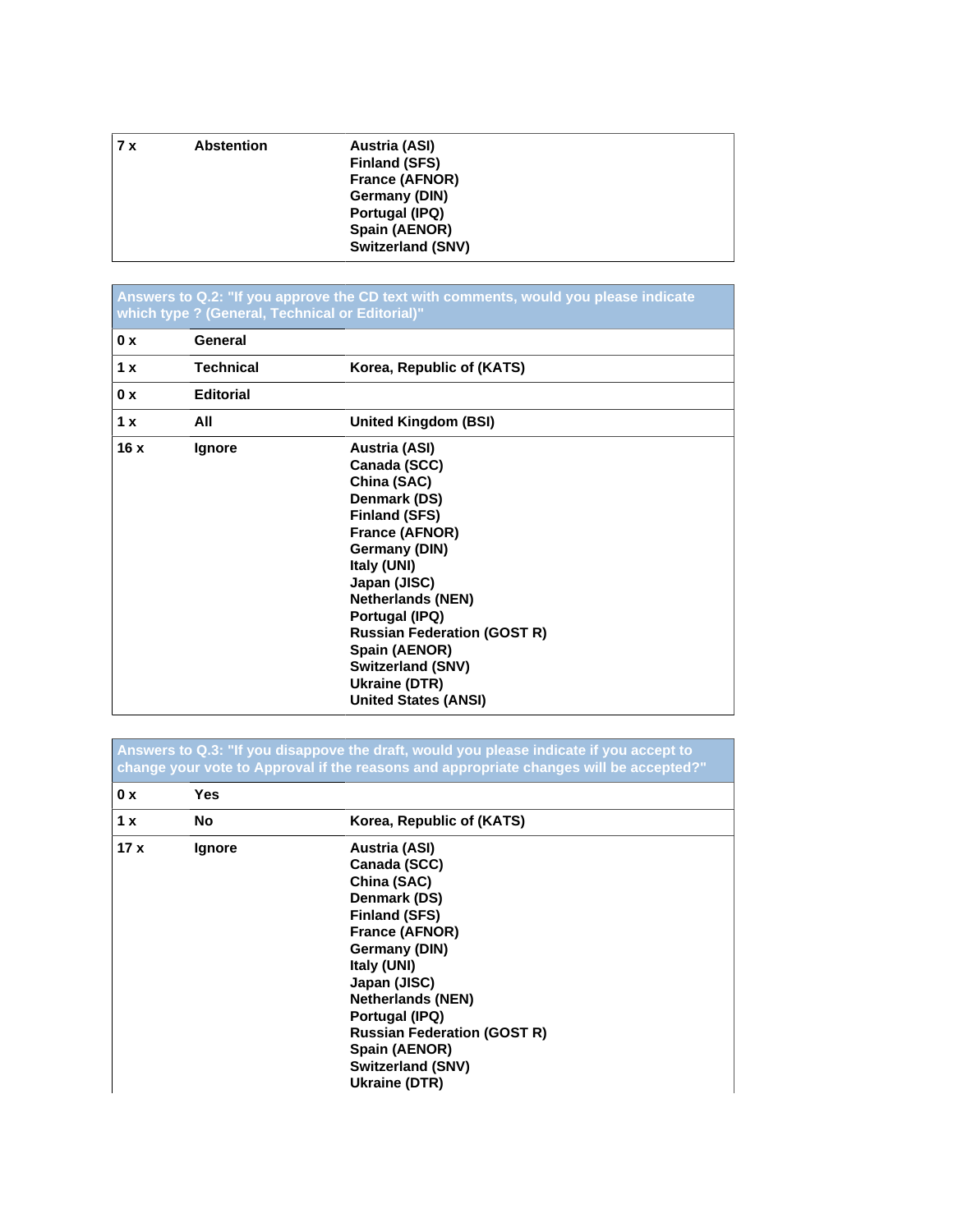#### **United Kingdom (BSI) United States (ANSI)**

| <b>Comments from Voters</b> |                                           |                        |  |
|-----------------------------|-------------------------------------------|------------------------|--|
| Member:                     | Comment:                                  | Date:                  |  |
| United Kingdom<br>(BSI)     | <b>Comment File</b>                       | 2014-07-31<br>19:29:39 |  |
|                             | CommentFiles/ISO IEC PDTS 18661-3 BSI.doc |                        |  |

|         | <b>Comments from Commenters b</b> |       |
|---------|-----------------------------------|-------|
| Member: | Comment:                          | Date: |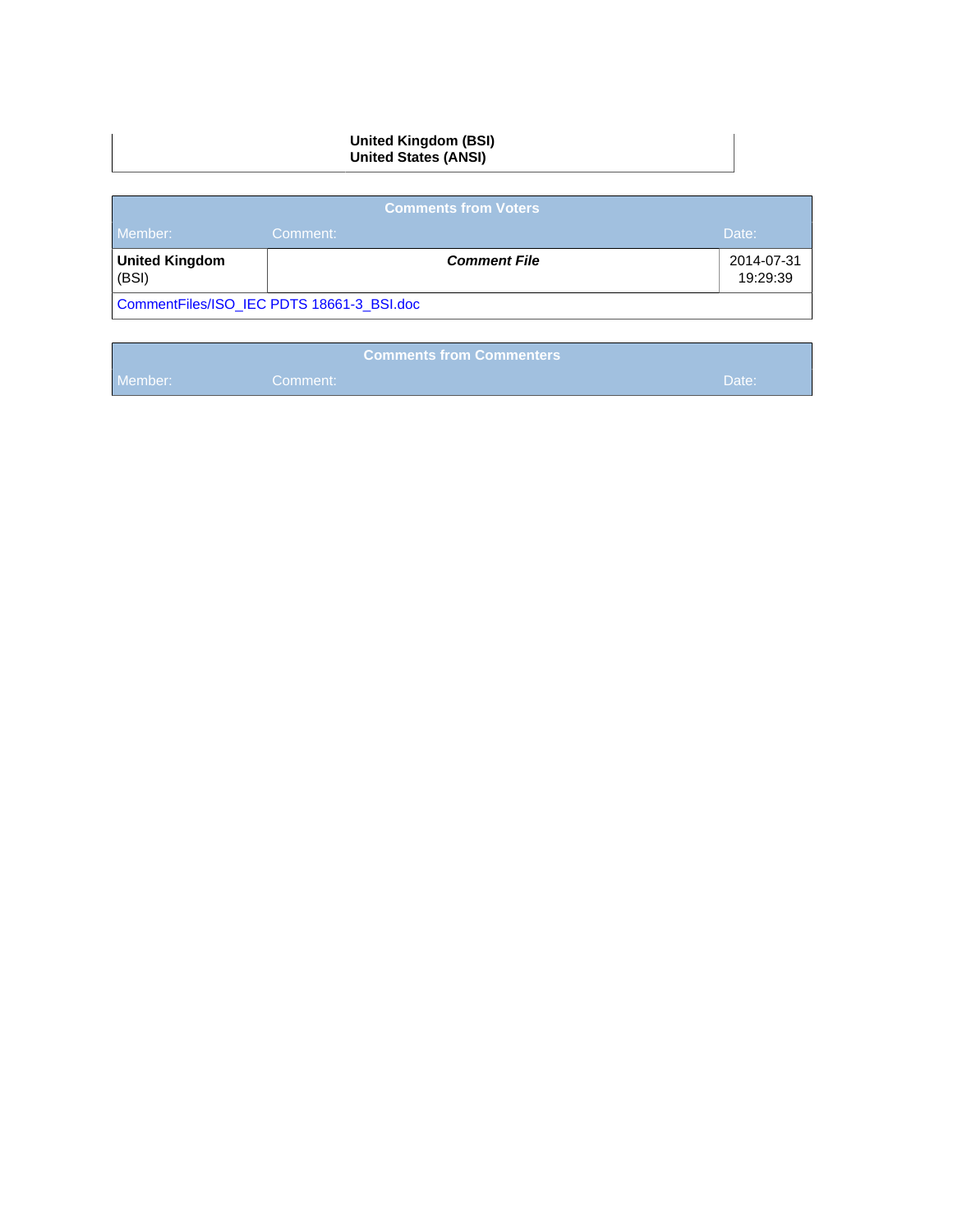## **Template for comments and secretariat observations Date: May 2014** Document: **Project: PDTS 18661-**<br> **Project: PDTS 18661-**

| ate: May 2014 | $\vert$ Doc |
|---------------|-------------|
|               |             |

370**PDTS 18661**-1\_1990

| MB/<br><b>NC</b> | Line<br>number<br>(e.g. 17)                                 | Clause/<br><b>Subclause</b><br>(e.g. 3.1) | Paragraph/<br>Figure/<br>Table/<br>(e.g. Table 1) | Type of $\sim$<br>comment | <b>Comments</b>                                                                                                                                                                                                                                                                                                                                                                                                                                                                                    | Proposed change                                                                                                                                                                                                                                                                                                                                                                                                                                                                                                                                           | Observations of the<br>secretariat |
|------------------|-------------------------------------------------------------|-------------------------------------------|---------------------------------------------------|---------------------------|----------------------------------------------------------------------------------------------------------------------------------------------------------------------------------------------------------------------------------------------------------------------------------------------------------------------------------------------------------------------------------------------------------------------------------------------------------------------------------------------------|-----------------------------------------------------------------------------------------------------------------------------------------------------------------------------------------------------------------------------------------------------------------------------------------------------------------------------------------------------------------------------------------------------------------------------------------------------------------------------------------------------------------------------------------------------------|------------------------------------|
|                  |                                                             |                                           |                                                   |                           |                                                                                                                                                                                                                                                                                                                                                                                                                                                                                                    |                                                                                                                                                                                                                                                                                                                                                                                                                                                                                                                                                           |                                    |
| <b>GB</b>        | Page 4<br>line 40<br>to page<br>5 line 3                    | 5.3                                       |                                                   | ed                        | The lists of conditional definitions for pairs of<br>types should include the FP_FAST_* identifiers<br>(currently listed only for the decimal types, not the<br>binary types).                                                                                                                                                                                                                                                                                                                     | Add the lists of FP_FAST_F* macros from pages<br>25-26 (not the FP_FAST_D* macros, which are<br>already present) to the lists on pages 4 and 5.                                                                                                                                                                                                                                                                                                                                                                                                           |                                    |
| <b>GB</b>        | Page 9<br>line 1                                            | 6                                         |                                                   | te                        | The table of decimal interchange format<br>parameters uses the label "w, exponent field<br>width in bits" for a row that in IEC 60559 is<br>identified as "w+5, combination field width in bits",<br>so the numbers don't add up correctly.                                                                                                                                                                                                                                                        | Change "w, exponent field width in bits" to "w+5,<br>combination field width in bits".                                                                                                                                                                                                                                                                                                                                                                                                                                                                    |                                    |
| GB               | Page 9<br>lines 11-<br>26 and<br>page 10<br>lines 3-<br>10. | 6                                         |                                                   | te                        | The sets of types and formats supported (where<br>not required to be supported) should be explicitly<br>implementation-defined so that the<br>implementation is required to document what<br>types and formats are supported.                                                                                                                                                                                                                                                                      | At the end of the last sentence on page 9 line 17,<br>insert "; the set of such types supported is<br>implementation-defined". At the end of the last<br>sentence on line 20, insert "; the set of such types<br>supported is implementation-defined". At the end<br>of the last sentence on line 25, instead "; the set of<br>non-arithmetic interchange formats supported is<br>implementation-defined". On page 10, at end of<br>line 10, insert "Which if any of the optional<br>extended floating types are provided is<br>implementation-defined.". |                                    |
| <b>GB</b>        | Page 22<br>lines 35-<br>39                                  | 12                                        |                                                   | te                        | There are two references to "the type whose<br>format is the evaluation format", but multiple<br>types may have the same format, so this<br>definition does not distinguish between them. For<br>compatibility with C11 it is desirable that values 0,<br>1 and 2 keep the same types as before rather<br>than a different type with the same format (and<br>that the definition in the TS should be sufficiently<br>precise as to require this, rather than leaving<br>other possibilities open). | Change, in both places, "whose format is the<br>evaluation format for" to "whose range and<br>precision are specified by 5.2.4.2.2a to be used for<br>evaluating".                                                                                                                                                                                                                                                                                                                                                                                        |                                    |
| GB               | Pages<br>38-39                                              | 12                                        |                                                   | te                        | The functions for conversions between encodings<br>provide the convertFormat operation for non-<br>arithmetic formats, as required by IEC 60559.                                                                                                                                                                                                                                                                                                                                                   | On page 39, at the end of clause 12, insert: 'In<br>F.3, add "fMencFN, dMencdecdN, dMencbindN<br>and combinations of strfrom and strto functions" to                                                                                                                                                                                                                                                                                                                                                                                                      |                                    |

1 **MB** = Member body / **NC** = National Committee (enter the ISO 3166 two-letter country code, e.g. CN for China; comments from the ISO/CS editing unit are identified by **\*\***)

2 **Type of comment: ge** = general **te** = technical **ed** = editorial